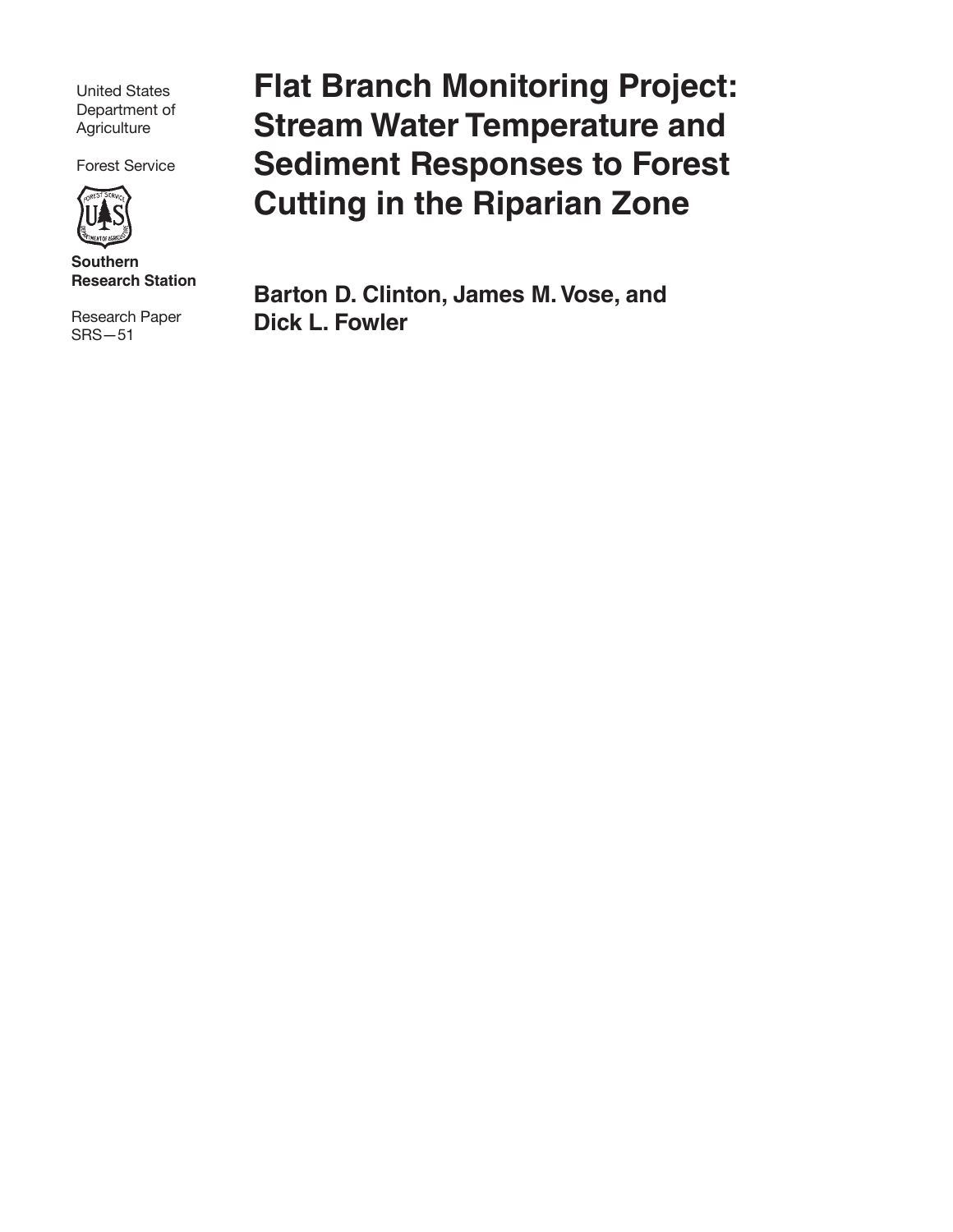# **The Authors:**

**Barton D. Clinton,** Research Ecologist, **James M. Vose,** Project Leader and Research Ecologist, and **Dick L. Fowler,** Biological Scientist, U.S. Department of Agriculture Forest Service, Southern Research Station, Coweeta Hydrologic Laboratory, Otto, NC 28763.

Product Disclaimer

The use of trade or firm names in this publication is for reader information and does not imply endorsement by the U.S. Department of Agriculture of any product or service.

August 2010

Southern Research Station 200 W.T. Weaver Blvd. Asheville, NC 28804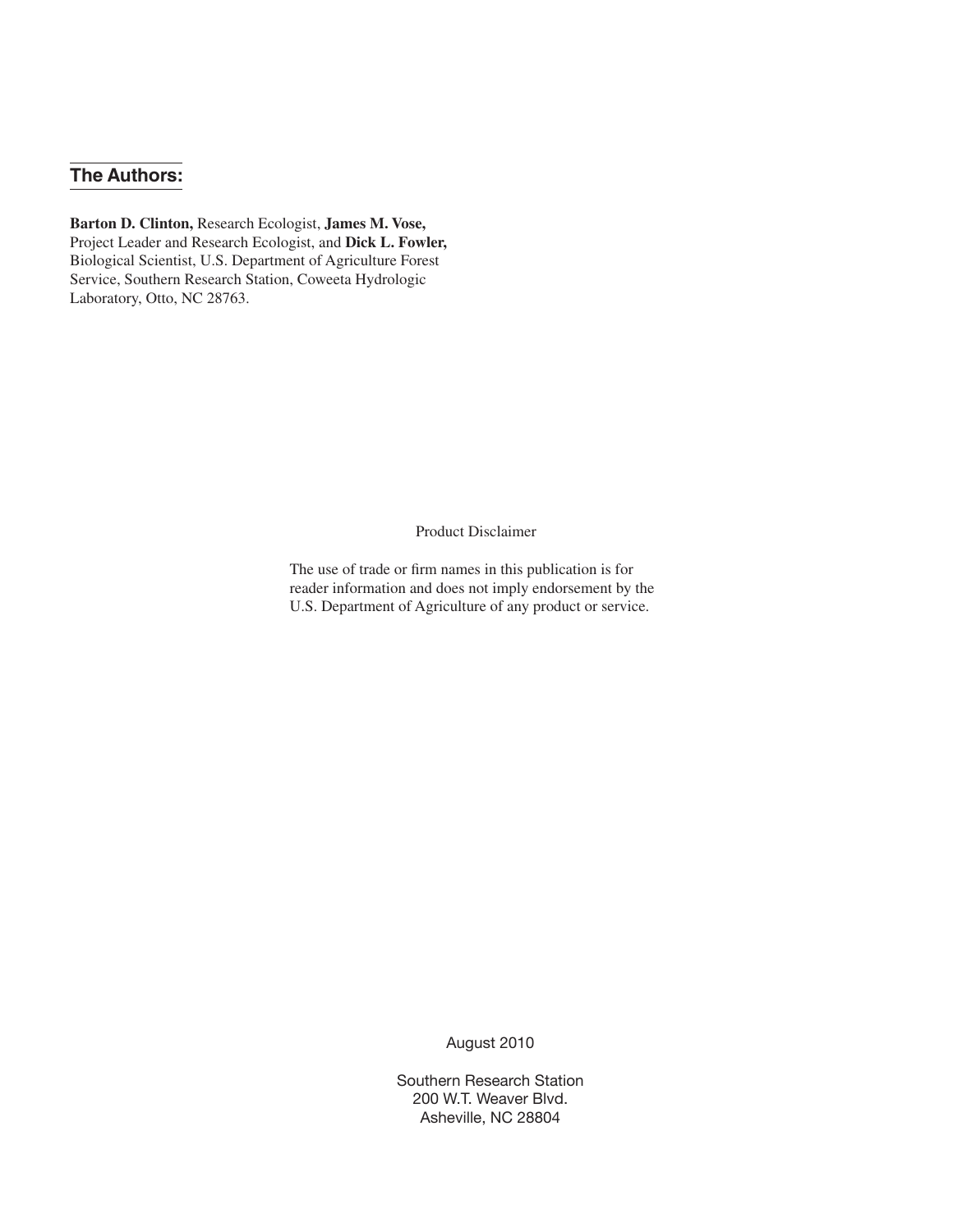# **Flat Branch Monitoring Project: Stream Water Temperature and Sediment Responses to Forest Cutting in the Riparian Zone**

# **Barton D. Clinton, James M. Vose, and Dick L. Fowler**

#### **Abstract**

Stream water protection during timber-harvesting activities is of primary interest to forest managers. In this study, we examine the potential impacts of riparian zone tree cutting on water temperature and total suspended solids. We monitored stream water temperature and total suspended solids before and after timber harvesting along a second-order tributary of the Coleman River in northeastern Georgia, where logging with rubber-tired skidders was conducted in the riparian area along alternating 60-m stream reaches on the east side of the stream. We monitored temperature above the management unit (reference), at a location within the cut area (within cut), and at a third site 150 m below the cut area (below cut). We measured total suspended solids during base flow and storm flow, taking weekly stream water grab samples above the site and above and below each riparian area, for a total of six sampling locations. We found that stream water temperature following harvest increased within the cut area relative to the reference but decreased at the below sample site back to reference conditions. Overall, total suspended solids responses were minimal or nonexistent during base and storm flows within the cut relative to the reference site, and temperature responses were minimal. Unusually warm and dry weather existed for most of the logging period, which may have minimized the potential for runoff, erosion, and sediment; however, low flows may have contributed to the small increases in water temperature. Hence, we observed only marginal effects of riparian zone cutting on water temperature and total suspended solids in this study.

**Keywords:** Forest cutting, streamside management zones, stream water temperature, total suspended solids.

## **Introduction**

Researchers have long been interested in the effects of timberharvesting activities on water quality (Knoepp and Clinton 2009, Lieberman and Hoover 1948, Moore and others 2005, Swank and others 2001, Tebo 1955). For example, early studies at the Coweeta Hydrologic Laboratory focused on the impacts of historical land uses such as exploitive logging practices and mountain farming on stream water quality. The exploitive logging experiment at the Coweeta Hydrologic Laboratory (Lieberman and Hoover 1948) resulted in total suspended solids (TSS) values 20-fold greater than in an adjacent control watershed. Swift and Messer (1971) measured stream water temperature responses to forest removal on six small watersheds and reported no change in maximum

summer temperature to as much as a 7 °C increase in streams draining the mountain farm.

One key factor regulating water quality responses to management is how forest management impacts structural and functional processes in the riparian zones. Forested riparian areas mediate a number of terrestrial-aquatic linkages (Karr and Schlosser 1978) by influencing physical, chemical, and biological dimensions of materials that move from the terrestrial system to streams. Many studies have quantified the impacts of riparian zone management on aquatic resources in the Southern Appalachians (Greene 1950, Jones and others 1999, Swift and Messer 1971, Webster and others 1992) with most of the studies focusing on the effects of removing (partially or completely) the vegetation from riparian zones. Results varied but, in general, indicated that manipulation of vegetation in steep mountain watersheds can alter thermal, sediment, and discharge regimes of the affected stream through reduced shading, soil disturbance, and water uptake.

Streamside management zones (SMZs) implement some of the more commonly recommended best management practices (BMPs) for water resource protection (Klapproth 1999). Development of SMZ practices was based primarily on two erosion-related issues: water quality and site productivity (Lakel and others 2006). Even though a wide range in requirements or recommendations exists across jurisdictions (Lee and others 2004), most States provide BMPs for forestmanagement activities that protect water quality and aquatic habitat. For example, guidelines for Georgia are published in "Georgia's Best Management Practices for Forestry" by the Georgia Forestry Commission (1999). Numerous studies have examined the usefulness of BMPs in a variety of settings. Arthur and others (1998) compared the effectiveness of BMPs used during riparian and upland forest harvest in the Central Appalachians and found that properly implemented BMPs resulted in significantly lower amounts of post-harvest sediment compared with not using BMPs. Similarly, Kochenderfer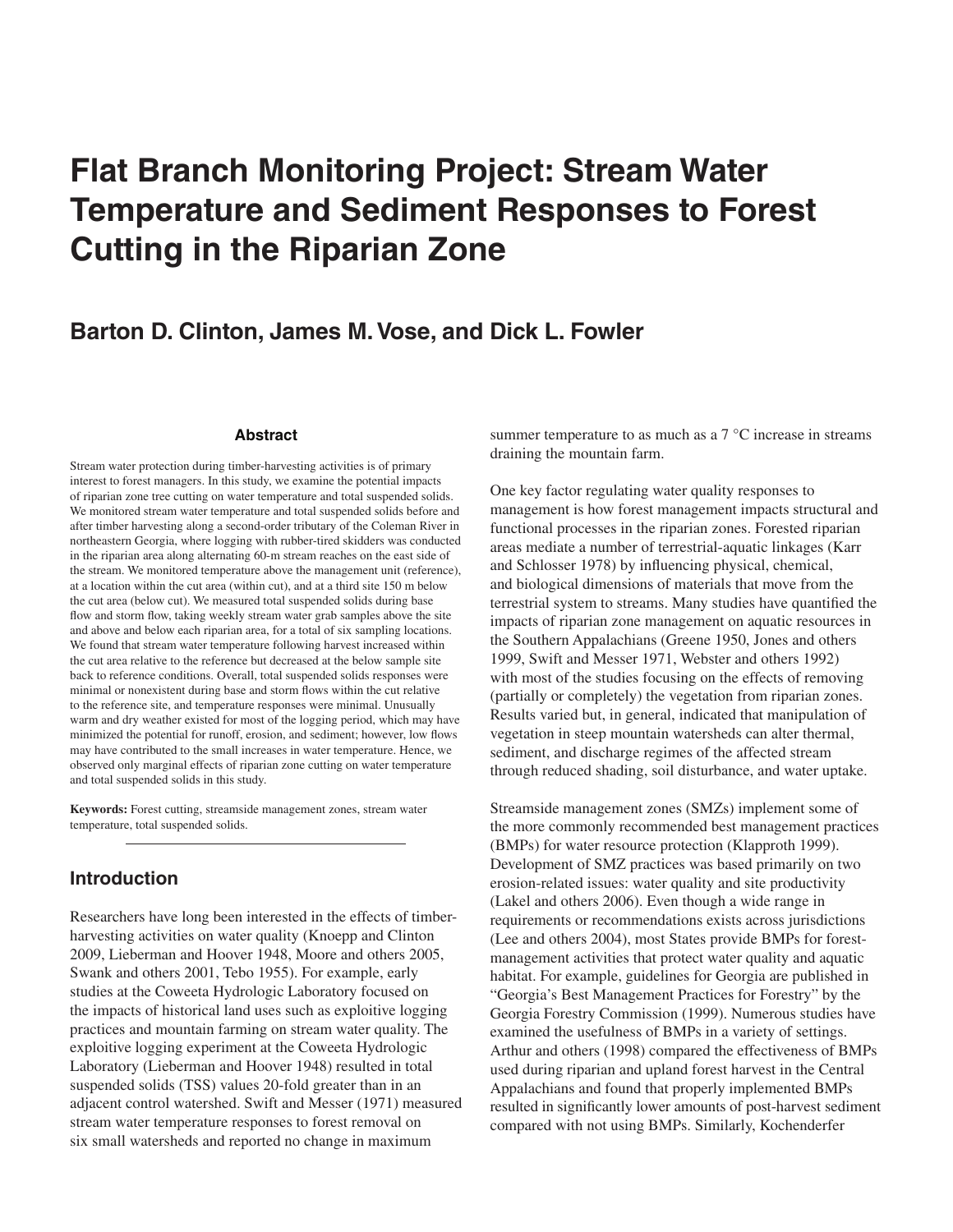and others (1997) examined the effectiveness of BMPs at minimizing sediment yield and stream temperature in a West Virginia watershed following timber harvest and, based on observed increases in sediment yield, concluded that sediment generated during the logging operation represented < 5 percent of total stream exports over an estimated 100-year rotation. Further, reducing basal area by 44 percent had a negligible effect on maximum growing season stream water temperature due to adequate shading by residual trees and understory shrubs.

This study examines the cumulative effects of streamside forest management on water quality where forest harvesting was conducted in discrete patches along the stream. Our objectives were to examine the cumulative effects of forest harvesting in patches within the riparian zone on stream water temperature and TSS.

# **Methods**

## **Study Site Description**

This study was conducted on the Chattooga Ranger District of the Chattahoochee-Oconee National Forest, Rabun County, Georgia (35° N, 83° W). The study stream is Flat Branch, a perennial second-order tributary of the Coleman River located in the headwaters of the Tallulah River Watershed (fifth level HUC 0306010207) within the Savannah River Basin (third level HUC 030601) (Seaber and others 1987). Stream grade for the study reach is approximately 4.1 percent, and the total contributing watershed area, including the cut area, is approximately 134 ha. The area receives abundant rainfall distributed evenly throughout the year and averages 1650 mm annually, with < 10 percent falling as snow or ice. Average annual air temperature is 14 °C and ranges from an average monthly minimum in January of -4 °C to an average monthly maximum in August of 25 °C. Elevation at the study site is approximately 900 m, and the topography is relatively flat to gently rolling. Soils in the area are of the Edneyville and Bradson series in the uplands, and Toccoa and Tusquitee series near the stream.

# **Logging Description and Layout**

Logging operations used a ground-based system that included rubber-tired grapple and cable skidders, rubber-tired feller and chainsaw felling, a knuckleboom log loader, and tractor trailer tree-length hauling. In figure 1, areas shown in solid gray were designated for shelterwood harvest, and areas in dark gray cross-hatch are streamside management zones (SMZs). Equipment was not permitted in the SMZ, and chainsaw-felled timber in these areas was removed by cabling to nearby shelterwood areas. Additionally, two 60-m strips along the east side of the stream, separated by 60 m of riparian zone management, were designated to receive shelterwood area timber harvest levels. The objective of this additional treatment was to produce streamside early successional habitat within the SMZ, and to examine potential impacts of this prescription on water quality.

Timber harvesting began in October 2007 and ended in July 2008. A primary objective of the timber-harvesting project was to create habitat for species of wildlife dependent on highelevation and early-successional (< 20 years old) forest habitat, such as the golden-winged warbler *(Vermivora chrystoptera)* and ruffed grouse *(Bonasa umbellus),* as well as other game and nongame species of wildlife. Secondary project objectives

#### Flat Branch Shelterwood Areas Outside and Within Riparian Zones



Figure 1—Map of monitoring area showing areas receiving shelterwood cuts within (dark gray cross-hatched) and outside (light gray cross-hatched) the riparian zone. Also shown are stream sample locations above and below the study area.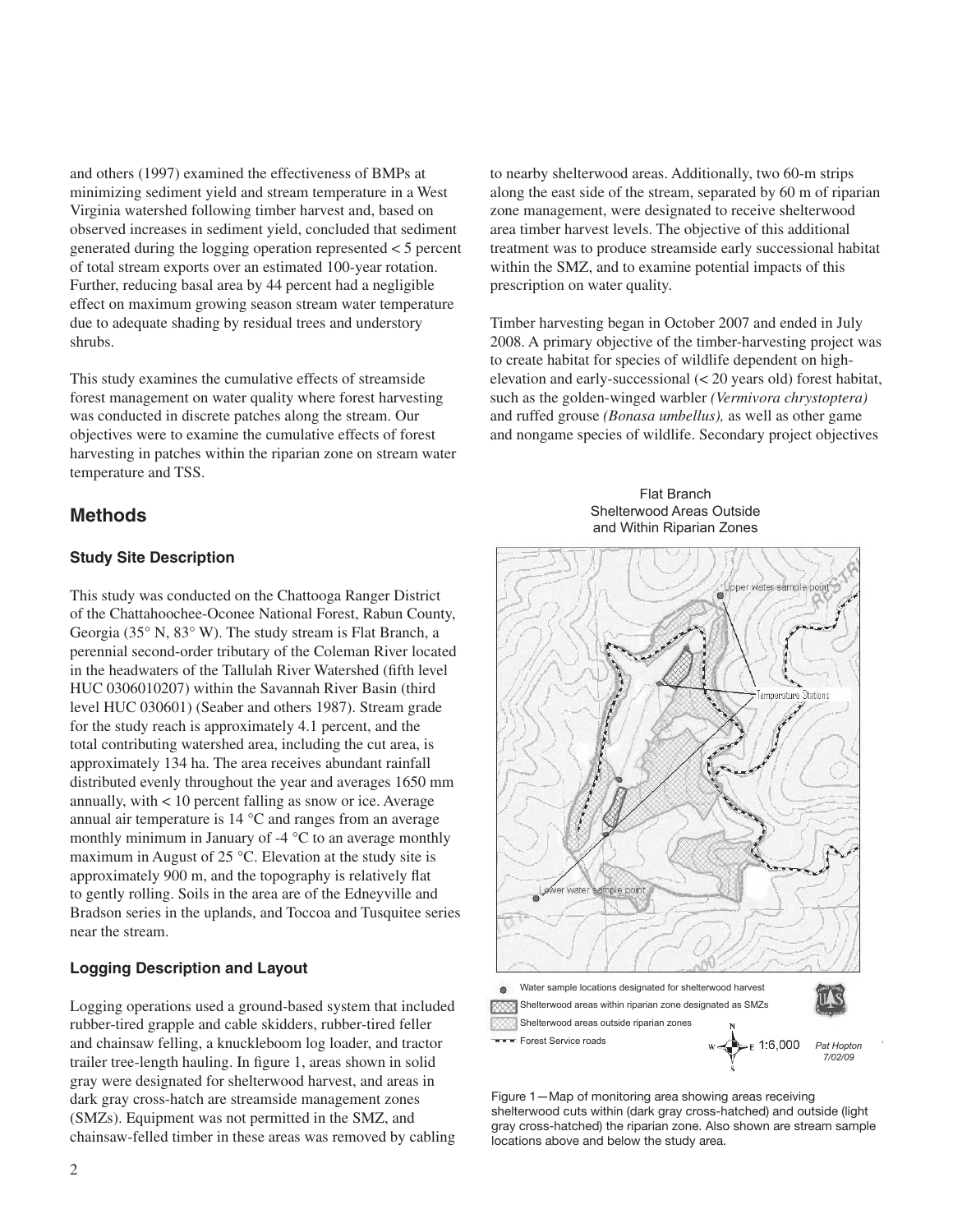included improving native brook trout habitat and reducing risk of southern pine beetle *(Dendroctonus frontalis)* attacks.1

#### **Stream Water Temperature**

Hourly stream water temperature (°C) was measured continuously throughout the spring, summer, and fall of 2006, 2007, and 2008. Hourly measurements were taken by submersible temperature sensors (HOBO® Pro v2 Data Loggers, Onset Computer Corporation) placed above the timber harvest area at the midpoint within the harvest area, and at a location 150 m below the cut. Care was taken to ensure that all temperature sensors remained submerged during the study period.

#### **Suspended Solids**

Stream water grab samples were collected weekly adjacent to each water temperature data collection station and at four additional stations along the stream reach within the cut area. Samples were collected with 1-L Nalgene® sample bottles. Sample stations within the cut area included all but the upper and lower stations (fig. 1). To minimize the impacts on TSS that might come from disturbing the stream bottom while walking in the stream, grab samples were taken by beginning each collection at the most downstream sample location and then working upstream, i.e., samples were taken while walking upstream. In addition, care was taken to ensure that no contact was made between the lip of the sample bottle and submerged objects. Bottles were clearly labeled with the sample location (i.e., reference, within cut, below cut) and the collection date. Storm samples were collected using the sampling design above, and as soon after storm initiation as possible. Because of the remote nature of the study site, it was not always known at what point during storm flow (i.e., increasing or decreasing discharge) samples were actually retrieved, and only one sample was taken at each collection station for each storm event. Previous studies in the region suggest that TSS can be higher on the rising limb of the hydrograph versus the recession limb (Riedel and others 2004). Our sampling took about 45 minutes to complete, so it is likely that storm-flow sampling sometimes occurred on the rising limb of the hydrograph and sometimes occurred on the falling limb of the hydrograph (Riedel and others 2004). While this introduces variability into the storm flow TSS data, it does not bias the sampling results, because we averaged across sample collections, thereby including samples collected on both rising and falling limbs of the hydrograph

1 Personal communication. 2008. David Jensen, District Ranger, U.S. Forest Service, Chattooga RD, 9975 Highway 441 South, Lakemont, GA 30552*.*

(see Data Analysis section). All weekly sample collections were refrigerated until analyzed. Filtration of stream samples for estimating concentrations of TSS (mg  $L^{-1}$ ) were conducted at the analytical lab of the Coweeta Hydrologic Laboratory in accordance with established Coweeta QA/QC Laboratory protocols (Coweeta QA/QC Manual, Analytical Laboratory publication<sup>2</sup>).

#### **Data Analysis**

Values for TSS within the cut area (all locations excluding the upper and lower locations, see fig. 1) were averaged to determine an overall within-cut value for both baseflow and storm-flow conditions. Comparisons were made among the three sample/monitoring locations (reference, within-cut, below-cut) to test for treatment effects on TSS using a repeated measures analysis given AR(1) covariance structure (PROC MIXED, SAS Institute 2008). TSS data were analyzed for differences between sites before and after harvest for both base-flow and storm-flow conditions. Stream water temperature data were analyzed for treatment effects using PROC GLM (SAS Institute 2008). Where treatment effects were detected for both analyses above, least square means were computed and Tukey's pairwise comparisons were performed using an experiment-wise alpha of 0.05. For temporal responses, water temperature and TSS were analyzed at each sample location independently for changes between pre- and post-harvest conditions at those locations. A graphical analysis of stream water temperature was made by examining the difference between the reference and within-cut and below-cut sites. For this analysis, values greater than zero for within-cut or below-cut sites were interpreted as being greater than the reference. Significant differences were evaluated at the  $\alpha$ =0.05 level of significance.

## **Results and Discussion**

#### **Stream Temperature**

There was no significant difference in summertime mean or minimum temperature between cut and uncut areas (table 1). A small but statistically significant increase in monthly summer maximum stream water temperature occurred within the cut area following harvest (*F*=3.69, *P*=0.05), but water temperatures were not different from reference levels at the below-cut site (table 1). In figure 2 we compare mean water temperature at the within- and below-cut sites to the reference site by subtracting out water temperature at the reference site.

<sup>2</sup> U.S. Department of Agriculture Forest Service. [N.d.]. Coweeta QA/QC Manual, Analytical Laboratory Publication. Internal report. On file with: U.S. Department of Agriculture Forest Service, Southern Research Station, Coweeta Hydrologic Laboratory, 3160 Coweeta Lab Road, Otto, NC 28763.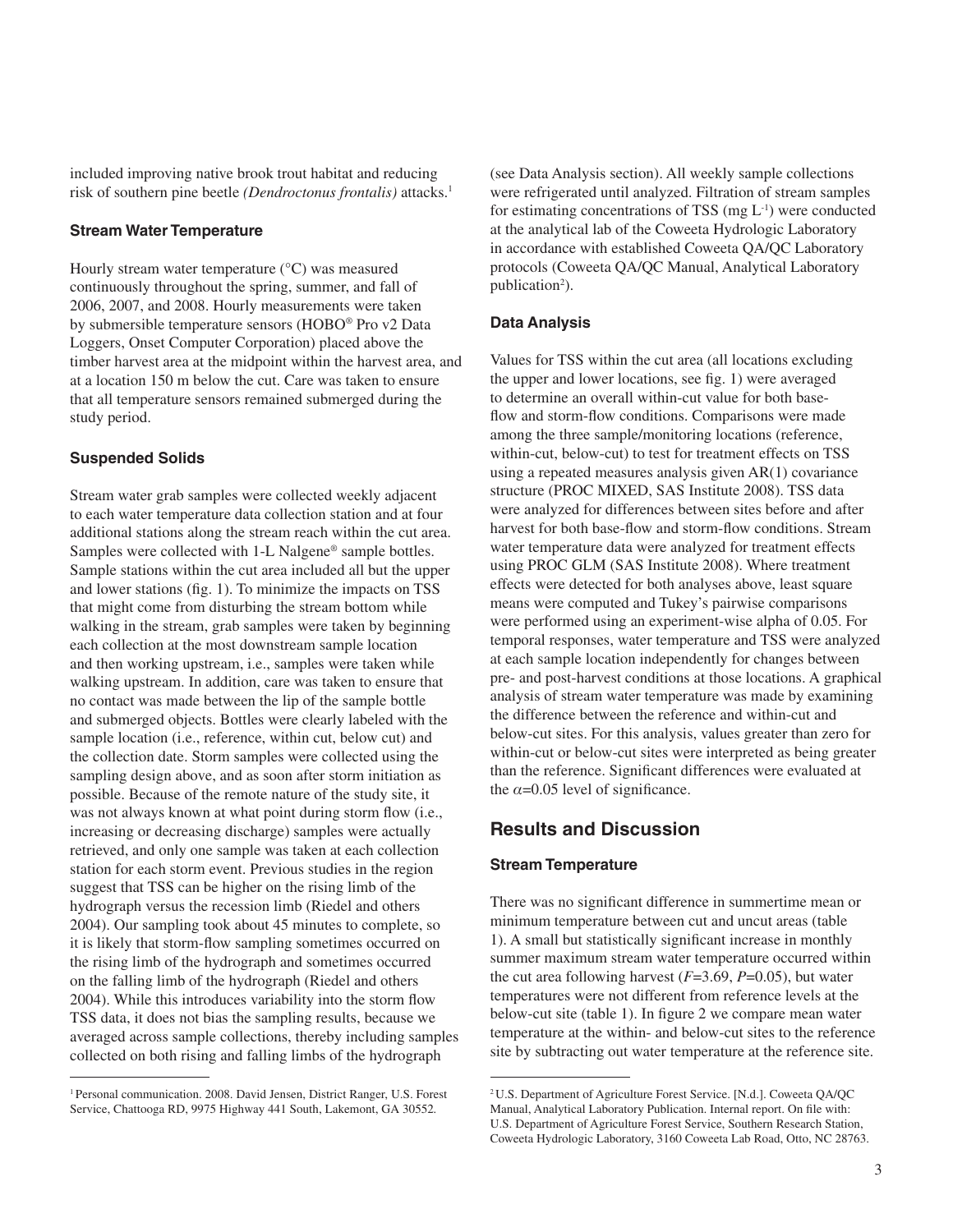Values above the "zero" line represent water temperatures greater than the reference. In this comparison (fig. 2), there was an increase of approximately 2 °C within the harvest area during the summer of 2008, although this increase was not statistically significant. Comparing that same location within the cut area to a point 150 m below the lower boundary of the

cut, the observed increase dissipated and was not different from the reference location.

Monthly maximum stream water temperatures were greatest during the summer within the cut area compared with the reference and below the cut, and the reference and below the

**Table 1—Monthly summer (June through September) mean, minimum, and maximum stream water temperature for the three sample locations during pre- and post-harvest periods** 

|            | Mean               |                | Minimum           |                | Maximum           |                |
|------------|--------------------|----------------|-------------------|----------------|-------------------|----------------|
| Site       | Pre-cut            | Post-cut       | Pre-cut           | Post-cut       | Pre-cut           | Post-cut       |
| Reference  | 16.0 <sup>a</sup>  | $15.9^{a}$     | $15.7^a$          | $15.6^a$       | $16.5^{\circ}$    | $16.2^a$       |
| Within cut | 16.4 $\mathrm{^a}$ | $16.5^{\circ}$ | 16.0 <sup>a</sup> | $15.9^{a}$     | 17.0 $a$          | $171^{b}$      |
| Below cut  | $15.9^{\rm a}$     | $15.9^{\circ}$ | $15.4^{\circ}$    | $15.5^{\circ}$ | $16.4^{\text{a}}$ | $16.3^{\circ}$ |

Note: values for mean, minimum, and maximum temperatures with the same letter superscript within preor post-cut periods are not significantly different at  $\alpha$ =0.05.



# Flat Branch Stream Water Temperature

Figure 2—Stream water temperature (°C) at Flat Branch. Values are differences in temperature between sample sites (within cut and below cut) and the reference site. Positive values indicate temperatures greater than the reference and negative values indicate temperatures lower than the reference.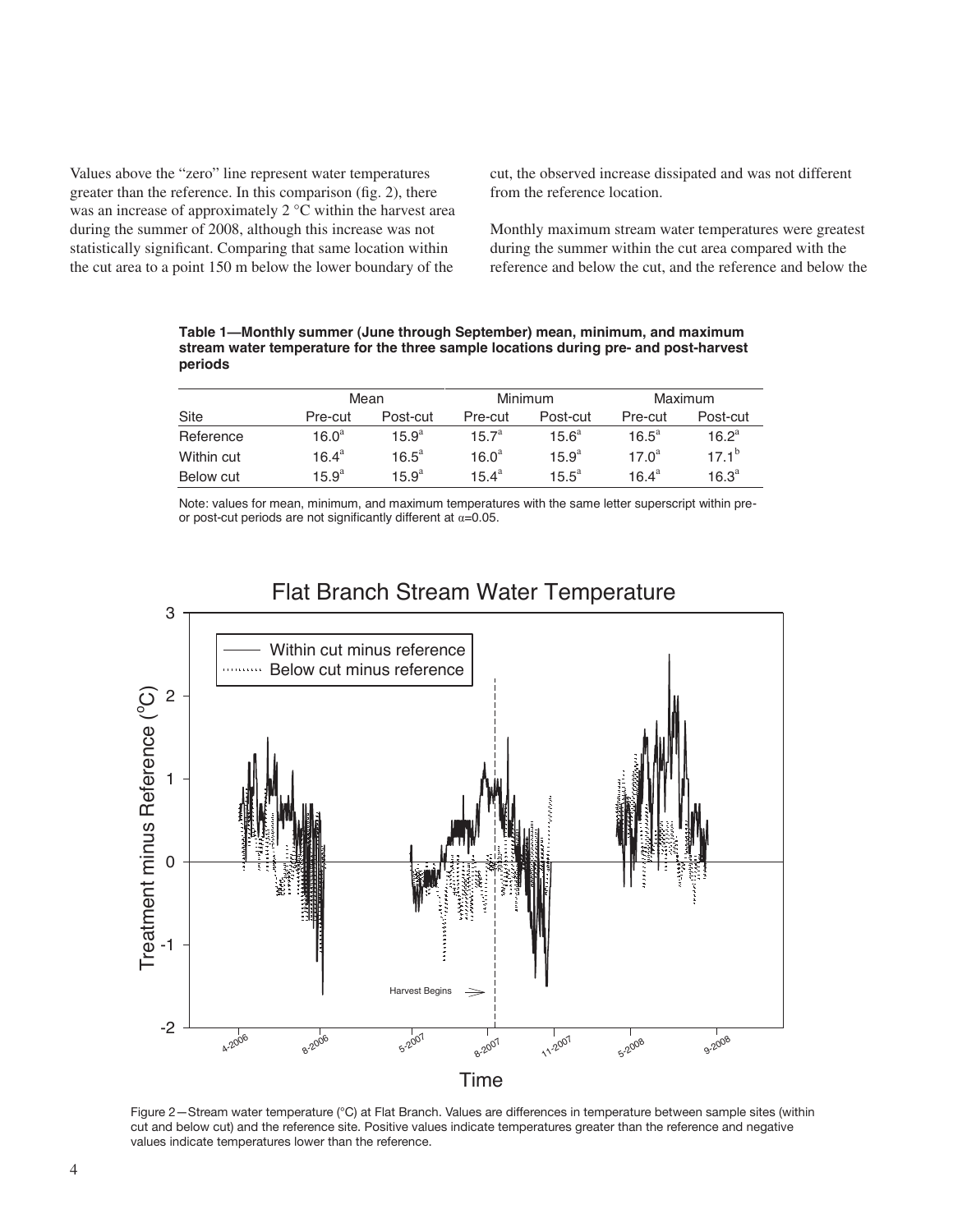

# **Monthly average maximum stream water** and the maximum stream **water** and the maximum stream maximum stream maximum stream maximum stream maximum stream maximum stream maximum stream maximum stream maximum stream maximum s **temperature at Flat Branch**

Figure 3—Average monthly maximum stream water temperature (°C) for the reference, within cut, and below cut sites by month for 2006 through 2008. Inset is the absolute maximum temperature each individual year. Means with an asterisk (\*) superscript represent significantly greater average maximum water temperature within the cut area compared with the reference and/or below cut for that month at  $\alpha$ =0.05.

cut were similar throughout the study period (fig. 3). Although maximum water temperature increased by 2 °C within the cut area, the absolute maximum of 19.9 °C was below the temperature threshold considered detrimental to reproduction and to the establishment of young among all species of trout (e.g., 22.3 °C for brook trout [*Salvelinus frontinalis*]*,* 24.0 °C for rainbow trout [*Oncorhynchus mykiss*], and 24.1 °C for brown trout [*Salma truta*]) found in the region (Eaton and others 1995). Ringler and Hall (1975) reported increases in water temperature after logging in an Oregon watershed, and attributed the increase to reduced forest cover over the stream surface. Similarly, Johnson and Jones (2000) reported increases in stream maximum summertime temperature that remained elevated for 15 years following harvest, and attributed the increase to removal of riparian vegetation. Swift (1983) reported that daily maximum summertime temperatures increased by 3.3 °C for the first 2 years following harvest, including riparian vegetation, on a south-facing watershed, with daily maximum temperature increases falling over the following 3 years to 1.2 °C on average. In that study, over 950 m<sup>2</sup> of stream were exposed on a south-facing slope following logging. In contrast in our study, exposed stream area was approximately 300 m<sup>2</sup>. The observed increase in daily maximum temperatures in our study (2 °C) immediately after harvest is consistent with the pattern reported by Swift (1983), but the magnitude of increase is much lower given the smaller exposed stream surface area on our study site.

#### **Total Suspended Solids**

Forty sets of base-flow samples and 6 sets of storm-flow samples were taken during the pre-harvest period, and 31 sets of base-flow samples and 4 sets of storm-flow samples were taken after harvest (fig. 4). Storm-flow samples were limited due to unusually dry weather patterns during both pre- and post-harvest periods. No significant differences in TSS were observed among sample locations before harvest and after harvest for base flow and storm flow; however, some differences were observed when comparing pre- and post-harvest within a measurement location. For example, at base flow, TSS at the reference location was significantly lower post-harvest  $(F = 4.26, P = 0.043)$  compared to preharvest. During storm flow, there was a significant increase in post-harvest TSS within the cut area  $(F = 5.33, P = 0.027)$ compared to pre-harvest. Although a large increase in TSS was also observed between pre- and post-harvest at the reference location during storm flow, high variability precluded detection of statistical significance. TSS increased within the cut area post-harvest, but there was no significant difference between pre- and post-harvest TSS during storm flow below the cut.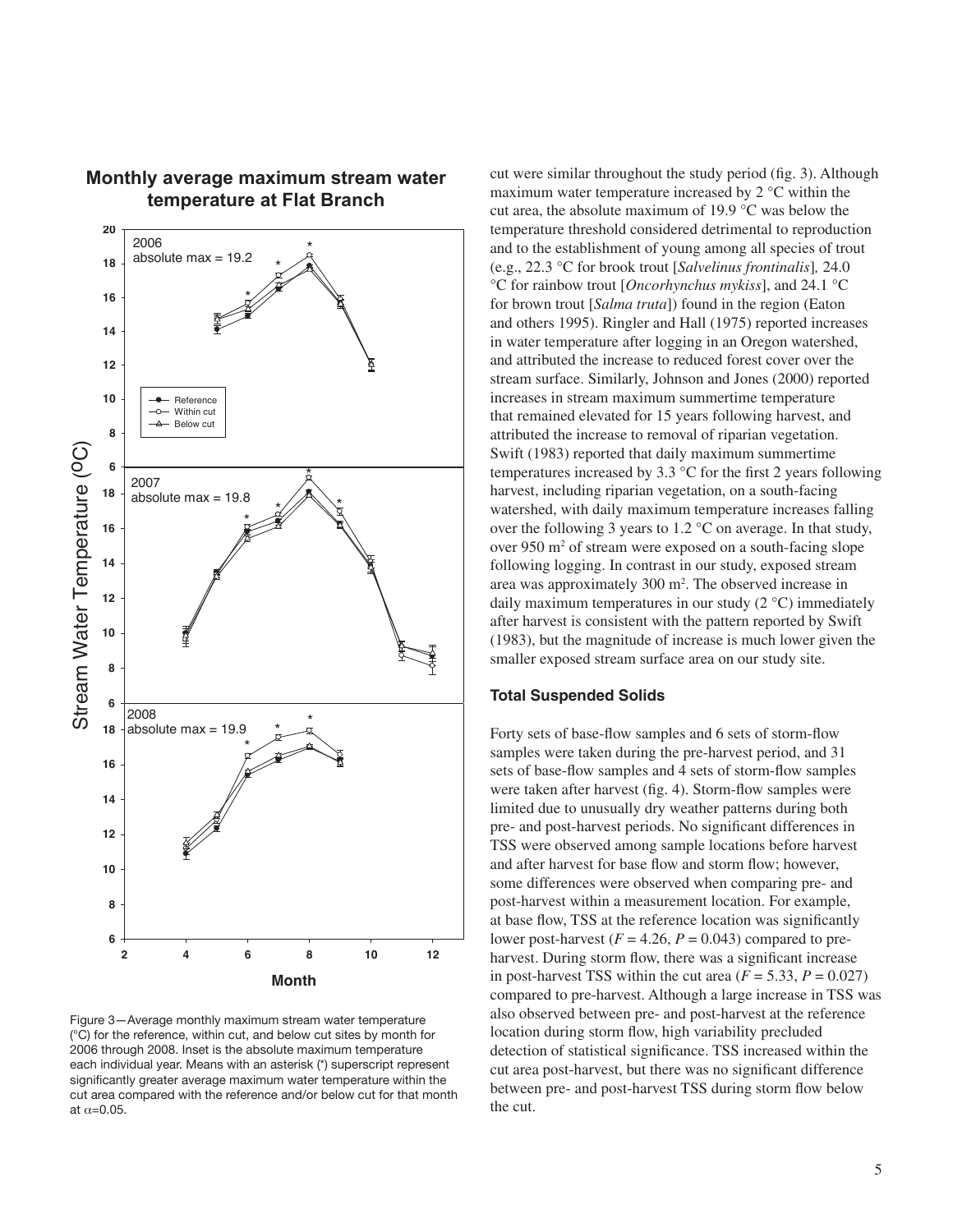Increases in TSS observed within the cut area during storm flow were likely a result of increased TSS at the reference site located above the cut area. The source of sediment from this upstream location is unknown, but it could be residual sediment from past land uses that continues to migrate downstream during storm events. For example, Swank and others (2001) reported increased sediment yield from a clearcut watershed compared with pre-harvest conditions for at least 15 years following harvest activity, due primarily to large pulses of sediment input resulting from two storms during road construction on that site. It is unlikely that the elevated TSS in the cut area was due to surface erosion and overland flow caused by the harvest operations, because the riparian zone in the Flat Branch study area is relatively flat. Within the entire harvested area, the maximum difference in elevation is approximately 15 m, and average slope is < 20 percent. Also, during the harvest operation and the year following the operation, the region experienced unusually hot and dry conditions that further reduced the probability of soil erosion and overland flow. The two dominant mechanisms for reductions in sediment delivery to streams are filtering

through riparian vegetation (Cooper and Gilliam 1987) and particle size sorting as the overland flow velocity decreases as it passes through riparian vegetation (Cooper and others 1987). Neary and others (1993) report that the effectiveness of these processes is a measure of the adequacy of the riparian buffer for protecting water quality.

Warm and dry weather during and after harvest may have influenced the temperature response in our study. Low rainfall decreases stream water discharge, which often leads to elevated water temperature. Although low stream flow may have contributed to the observed water temperature increase, cooler water below the cut suggests that the observed increase was also due to the removal of forest cover both over the stream and in areas adjacent to the stream. Story and others (2003) attributed downstream cooling below harvested areas to the interaction of subsurface hydrology with surface flow, speculating that the cooler subsurface flow did not interact sufficiently with the warmer surface water within the cut area to buffer localized heating brought on by increased direct solar radiation. Poole and Berman (2001) reported that stream

## Pre and Post Harvest TSS for the Study Period



Figure 4—Pre- and post-harvest total suspended solids (mg L<sup>-1</sup>) for the three sample sites at base flows and storm flows. Means with different letter superscripts are significantly different within sites for pre- and post-harvest values. For means with no superscript, significant differences were not found. There were no significant differences among sites during either base or storm flow. Error bars are one standard error.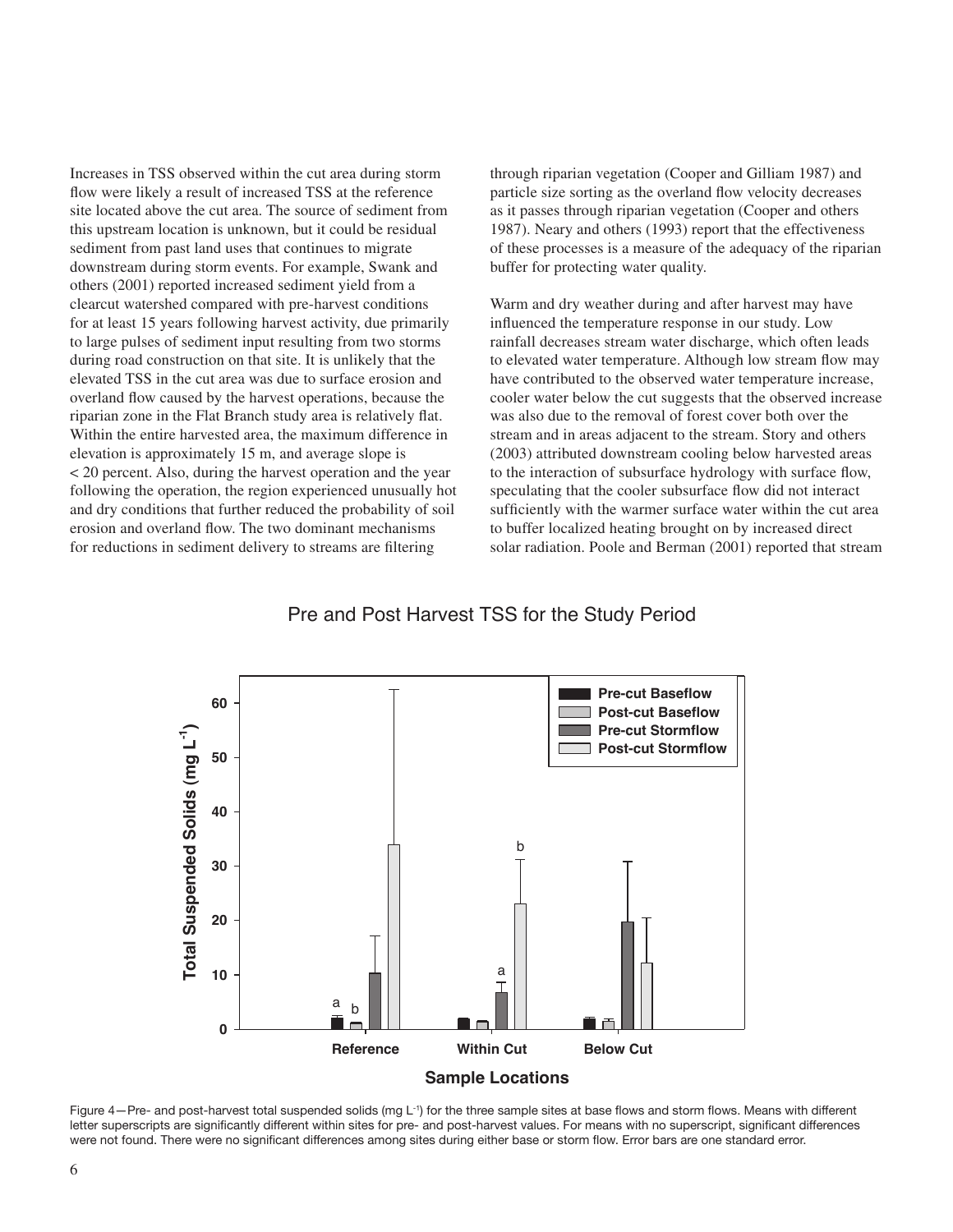water temperature regimes are a function not only of external drivers such as direct solar radiation but also of the internal structure of the stream, which determines how heat and water will be distributed within and exchanged among a stream's components, e.g., channel, alluvial aquifer, and riparian zone/ floodplain.

The method of timber harvesting and care, given the resource, play important roles in the outcome of these activities. Other studies testing BMPs in steep terrain have shown only small or no increase in TSS following harvest. For example, Clinton (unpublished data<sup>3</sup>) observed only small and temporary increases in TSS on sites receiving two-age silvicultural treatment and having buffer widths ranging from zero to 30 m. In the Clinton (see footnote 3) study, timber harvesting was conducted using cable-yarding technology that keeps soil disturbance to a minimum and diminishes the effects of erosional processes associated directly with timber extraction.

# **Summary and Conclusions**

Timber-harvesting activities can result in increases in sediment yield where improper timber-extraction methods are used (Lieberman and Hoover 1948). However, with the development and proper implementation of BMPs, negative effects of harvesting timber on water quality can be minimal and short term. In our study, results of post-harvest monitoring indicated no substantial effect of timber harvesting in the riparian zone on water temperature and TSS. Care was taken during the operation to limit access by rubber-tired skidders to managed riparian shelterwood areas, and this limitation likely played a direct role in minimizing sediment delivery to the stream. TSS was highly variable, with no differences among sample locations (i.e., reference, within the harvested area, and below the harvested area) during base flow or storm flow. Some differences were found between pre-cut and post-cut within some sample locations. For example, within the cut area, TSS during storm flow increased significantly when pre-harvest and post-harvest measurements are compared; however, this response was most likely due to an increase in storm flow TSS in the upstream reference area. The low topographic relief on Flat Branch helped mitigate the potential for sediment delivery to the stream. Although a small increase in water temperature was observed, maximum temperatures remained below published maximum thresholds for common trout species in this region. Further, observed increases in water temperature within the harvested area dissipated within a few hundred meters downstream. The results suggest that

thoughtful pre-harvest planning and effectively applied BMPs can minimize the negative impacts associated with timberharvesting activities.

## **Acknowledgments**

We thank Dave Jensen, District Ranger on the Chattooga Ranger District of the Chattahoochee-Oconee National Forest, for facilitating this project; Pat Hopton and Charlene Breeden, both of the Chattahoochee-Oconee National Forest, for providing additional site description and stream characterization; and P. Edwards, J. Grace, and J. Boggs for helpful reviews of an earlier version of this manuscript.

# **Literature Cited**

- Arthur, M.A.; Coltharp, G.B.; Brown, D.L. 1998. Effects of best management practices on forest stream water quality in eastern Kentucky. Journal of the American Water Resources Association. 34(3): 481–495.
- Cooper, J.R.; Gilliam, J.W. 1987. Phosphorus redistribution from cultivated fields into riparian zones. Soil Science Society of America Journal. 51: 1600–1604.
- Cooper, J.R.; Gilliam, J.W.; Daniels, R.B. 1987. Riparian areas as filters for agricultural sediment. Soil Science Society of America Journal. 51: 416–420.
- Eaton, J.G.; McCormick, J.H.; Goodno, B.E. [and others]. 1995. A field information-based system for estimating fish temperature tolerances. Fisheries. 20(4): 10–18.
- Georgia Forestry Commission. 1999. Georgia's best management practices for forestry. Macon, GA: Georgia Forestry Commission. 71 p.
- Greene, G.E. 1950. Land use and trout streams. Journal of Soil and Water Conservation. 5: 125–126.
- Johnson, S.L.; Jones, J.A. 2000. Stream temperature responses to forest harvest and debris flows in Western Cascades, Oregon. Canadian Journal of Fisheries and Aquatic Sciences. 57: 30–39.
- Jones, E.B.D., III; Helfman, G.S.; Harper, J.O.; Bolstad, P.V. 1999. Effects of riparian forest removal on fish assemblages in southern Appalachian streams. Conservation Biology. 13(6): 1454–1465.
- Karr, J.R.; Schlosser, I.J. 1978. Water resources and the land-water interface. Science. 210(4352): 229–234.
- Klapproth, J.C. 1999. Function, design, and establishment of riparian forest buffers: a review. Blacksburg, VA: Virginia Polytechnic Institute and State University. 109 p. M.F. Thesis.

<sup>&</sup>lt;sup>3</sup> Clinton, B.D. Stream water responses to forest cutting: riparian buffer width effectiveness. Unpublished data. On file with: U.S. Department of Agriculture Forest Service, Southern Research Station, Coweeta Hydrologic Laboratory, 3160 Coweeta Lab Road, Otto, NC 28763.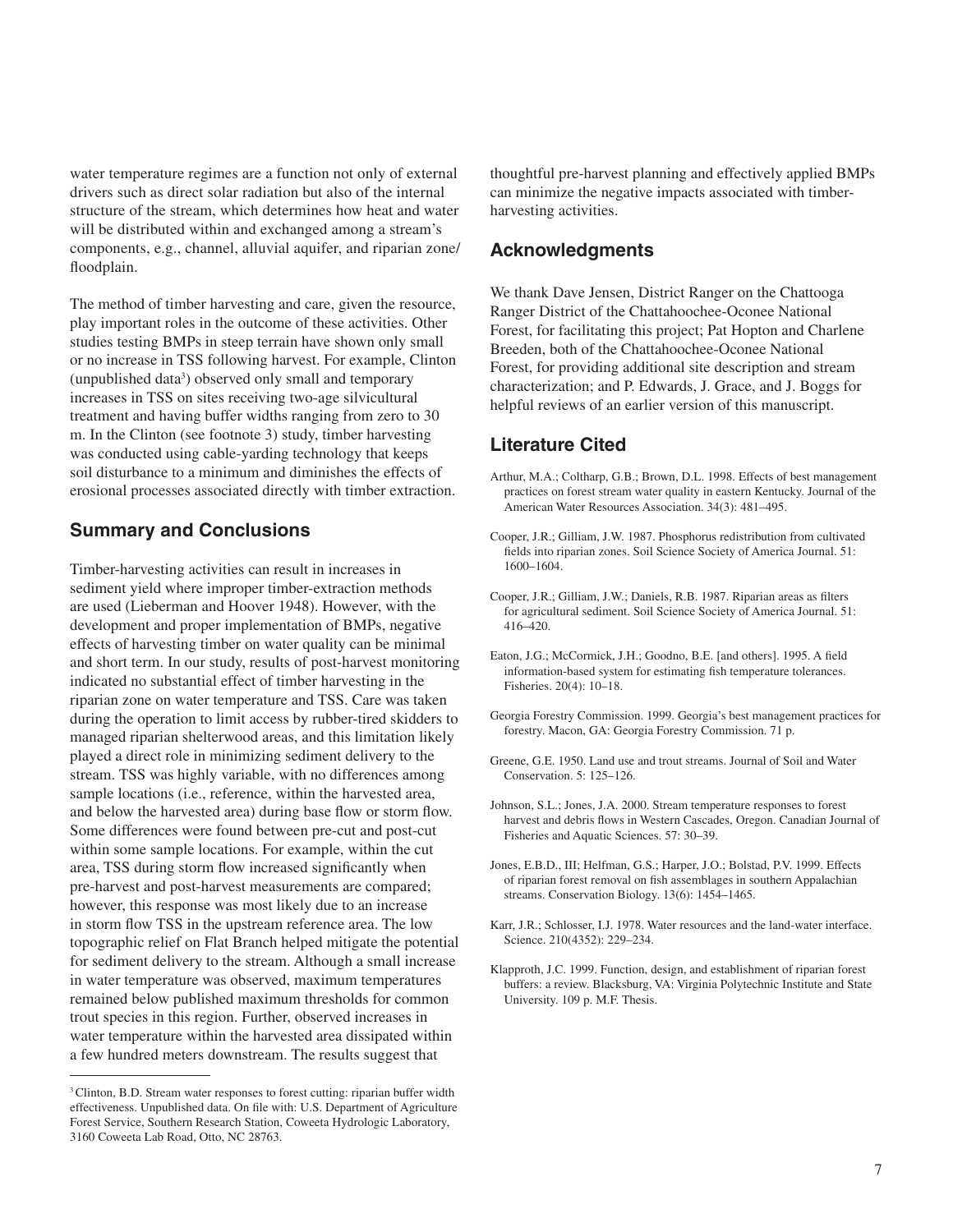Knoepp, J.D.; Clinton, B.D. 2009. Riparian zone structure and function in southern Appalachian first order catchments: carbon and nitrogen responses to forest cutting. Forest Ecology and Management. 258: 2282–2293.

- Kochenderfer, J.N.; Edwards, P.J.; Wood, F. 1997. Hydrologic impacts of logging an Appalachian watershed using West Virginia's best management practices. Northern Journal of Applied Forestry. 14(4): 207–218.
- Lakel, W.A., III; Aust, W.M.; Dolloff, C.A.; Easterbrook, A.W. 2006. Soil erosion from harvested sites versus streamside management zone sediment deposition in the Piedmont of Virginia. In: Connor, K.F., ed. Proceedings of the 13th biennial southern silvicultural research conference. Gen. Tech. Rep. SRS-92. Asheville, NC: U.S. Department of Agriculture Forest Service, Southern Research Station: 400–401.

Lee, P.; Smyth, C.; Boutin, S. 2004. Quantitative review of riparian buffer width guidelines from Canada and the United States. Journal of Environmental Management. 70: 165–180.

Lieberman, J.A.; Hoover, M.D. 1948. The effect of uncontrolled logging on stream turbidity. Water and Sewage Works. 95(7): 255–258.

Moore, R.D.; Spittlehouse, D.L.; Story, A. 2005. Riparian microclimate and stream temperature response to forest harvesting: a review. Journal of the American Water Resources Association. 41(4): 813–834.

- Neary, D.G.; Comerford, N.B.; Swift, L.W., Jr. 1993. Land and riparian interactions with sediment in the Southern United States. In: Proceedings of the technical workshop on sediments. Washington, DC: Terrene Institute: 51–60.
- Poole, G.C.; Berman, G.H. 2001. An ecological perspective on in-stream temperature: natural heat dynamics and mechanisms of human-caused thermal degradation. Environmental Management. 27: 787–802.
- Riedel, M.S.; Vose, J.M.; Bolstad, P.V. 2004. Characterizing hysteretic water quality in Southern Appalachian streams. In: Proceedings of the 2004 national water quality monitoring conference: United States Advisory Committee on Water Information. Reston, VA: National Water Quality Monitoring Council: 12.1–12.15.
- Ringler, N.H.; Hall, J.D. 1975. Effects of logging on water temperature and dissolved oxygen in spawning beds. Transactions of the American Fisheries Society. 104: 111–121.
- SAS Institute Inc. 2008. SAS/STAT® 9.1 user's guide. Cary, NC: SAS Institute Inc.
- Seaber, P.R.; Kapinos, F.P.; Knapp, G.L. 1987. Hydrologic unit maps: U.S. Geological Survey–water supply paper no. 2294, no. 41216. Denver, CO: U.S. Geological Survey, Federal Center. 61 p.
- Swank, W.T.; Vose, J.M.; Elliott, K.J. 2001. Long-term hydrologic and water quality responses following commercial clearcutting of mixed hardwoods on a southern Appalachian catchment. Forest Ecology and Management. 143: 163–178.
- Swift, L.W., Jr. 1983. Duration of stream temperature increases following forest cutting in the Southern Appalachian Mountains. In: Proceedings of the international symposium on hydrometeorology. Bethesda, MD: American Water Resource Association: 273-275.
- Swift, L.W., Jr.; Messer, J.B. 1971. Forest cuttings raise temperatures of small streams in the Southern Appalachians. Journal of Soil and Water Conservation. 26(3): 111–116.
- Tebo, L.B. 1955. Effects of siltation, resulting from improper logging, on the bottom fauna of a small trout stream in the Southern Appalachians. The Progressive Fish-Culturalist. 17: 64–70.
- Webster, J.R.; Galloday, S.W.; Benfield, E.F. [and others]. 1992. Catchment disturbance and stream response: overview of stream research at Coweeta Hydrologic Laboratory. In: Boon, P.J.; Calow, P.; Petts, G.E., eds. River conservation and management. New York: John Wiley: 231–253.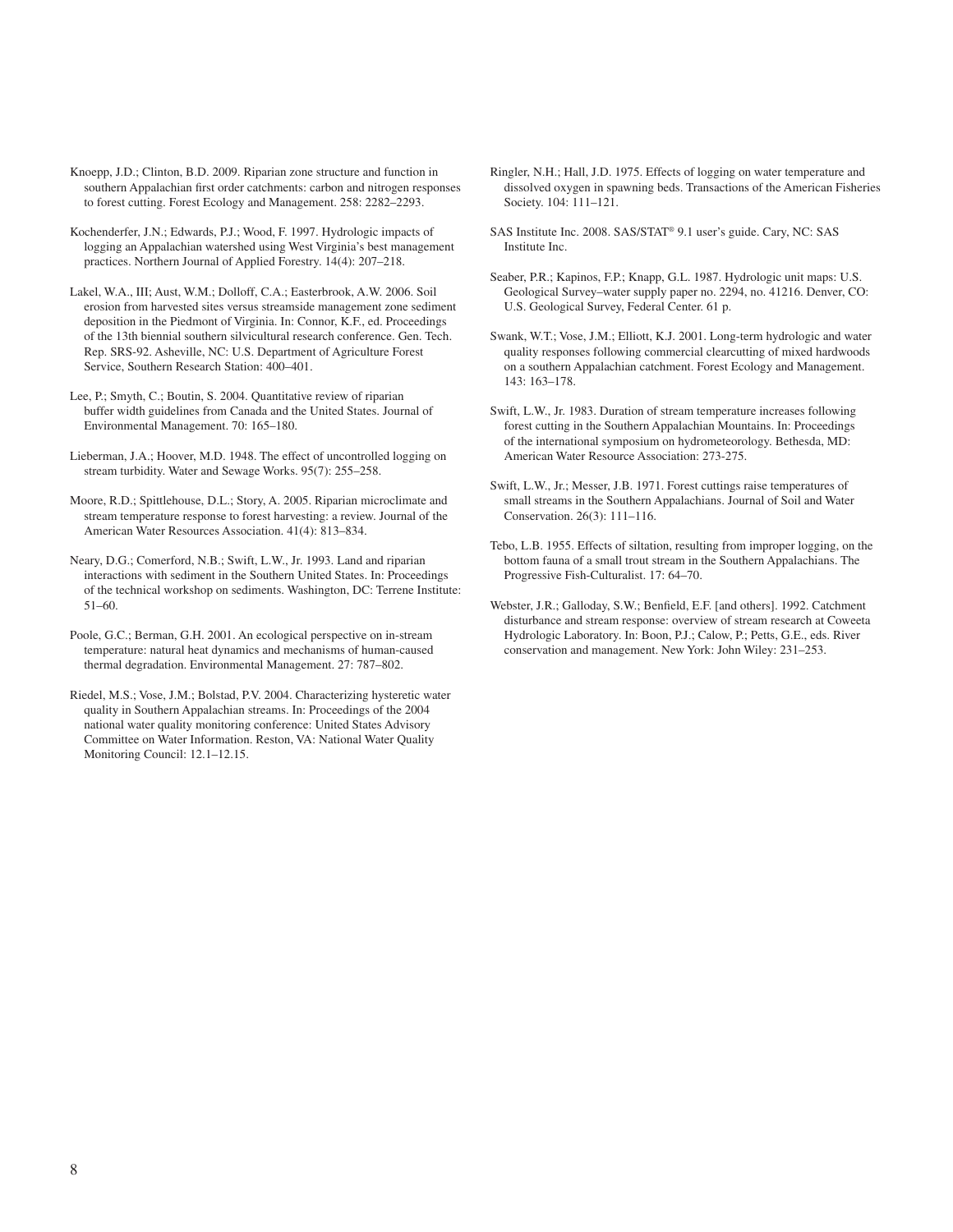**Clinton, Barton D.; Vose, James M.; Fowler, Dick L.** 2010. Flat Branch monitoring project: stream water temperature and sediment responses to forest cutting in the riparian zone. Res. Pap. SRS–51. Asheville, NC: U.S. Department of Agriculture Forest Service, Southern Research Station. 8 p.

Stream water protection during timber-harvesting activities is of primary interest to forest managers. In this study, we examine the potential impacts of riparian zone tree cutting on water temperature and total suspended solids. We monitored stream water temperature and total suspended solids before and after timber harvesting along a second-order tributary of the Coleman River in northeastern Georgia, where logging with rubber-tired skidders was conducted in the riparian area along alternating 60-m stream reaches on the east side of the stream. We monitored temperature above the management unit (reference), at a location within the cut area (within cut), and at a third site 150 m below the cut area (below cut). We measured total suspended solids during base flow and storm flow, taking weekly stream water grab samples above the site and above and below each riparian area, for a total of six sampling locations. We found that stream water temperature following harvest increased within the cut area relative to the reference but decreased at the below sample site back to reference conditions. Overall, total suspended solids responses were minimal or nonexistent during base and storm flows within the cut relative to the reference site, and temperature responses were minimal. Unusually warm and dry weather existed for most of the logging period, which may have minimized the potential for runoff, erosion, and sediment; however, low flows may have contributed to the small increases in water temperature. Hence, we observed only marginal effects of riparian zone cutting on water temperature and total suspended solids in this study.

**Keywords:** Forest cutting, streamside management zones, stream water temperature, total suspended solids.